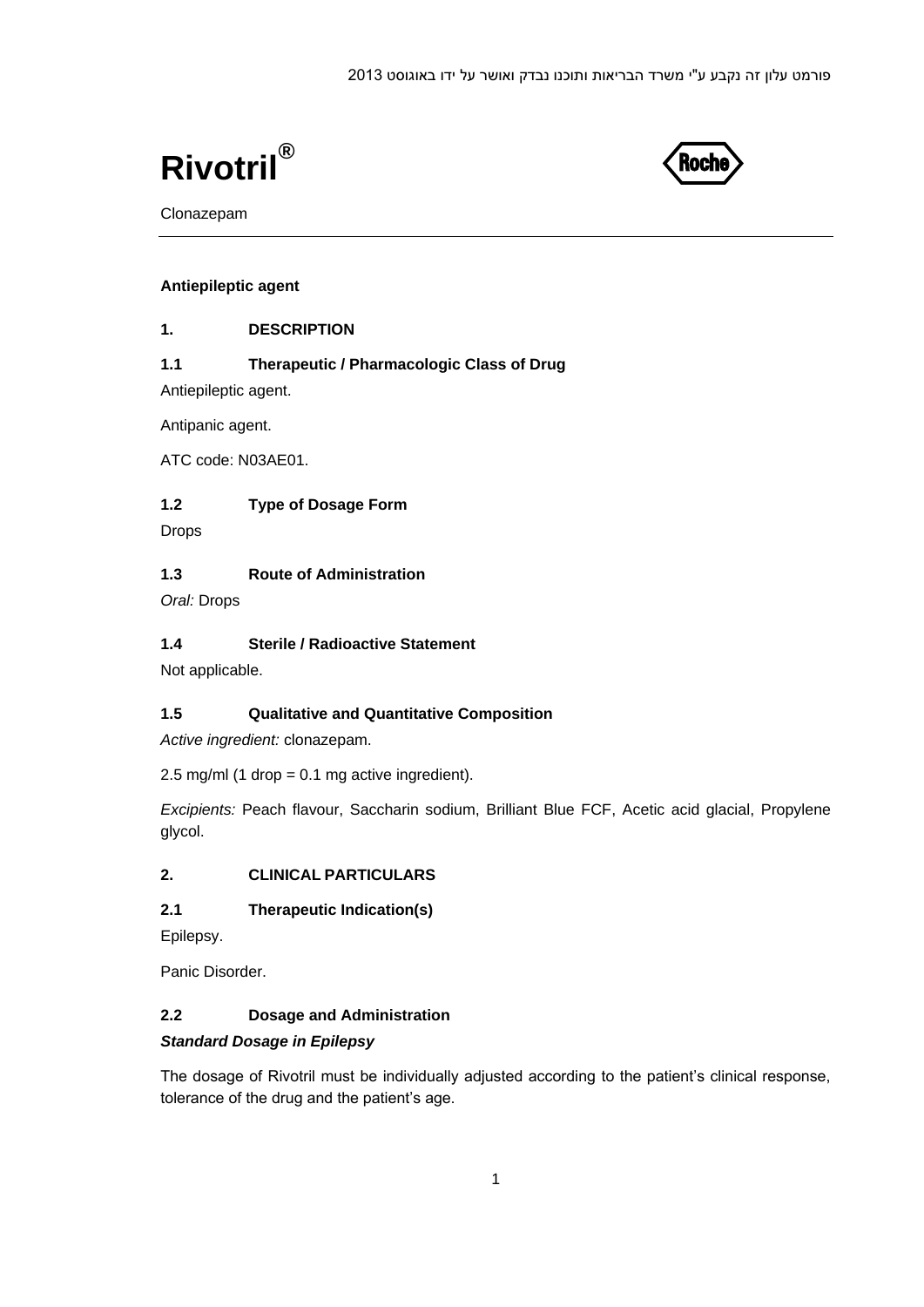As a general rule, Rivotril is given as low-dose, single-drug therapy in new, non-therapy-resistant cases.

A single oral dose of Rivotril begins to take effect within 30-60 minutes and remains effective for 6-8 hours in children and 8-12 hours in adults.

#### *Oral treatment*

To avoid adverse reactions at the beginning of therapy, it is essential to start treatment with Rivotril at a low dose and increase the daily dose progressively until the maintenance dose suited to the individual patient has been reached.

The initial dose for infants and children up to the age of 10 years (or up to 30 kg bodyweight) is 0.01-0.03 mg/kg daily given in 2-3 divided doses. The dose should be increased by no more than 0.25-0.5 mg every third day until either a daily *maintenance dose* of approximately 0.1 mg/kg of bodyweight daily has been reached or seizures are controlled or undesired effects preclude further increase. The daily *maximum dose in children* is 0.2 mg/kg of bodyweight and should not be exceeded.

Rivotril should be given with a spoon and may be mixed with water, tea or fruit juice.

Based on established dosages for children up to 10 years (see above) and those for adults (see below) the following can be recommended for children between 10 and 16 years: The initial dose is 1-1.5 mg/day given in 2-3 divided doses. The dose may be increased by 0.25-0.5 mg every third day until the individual maintenance dose (usually 3-6 mg/day) is reached.

The *initial dose* for adults should not exceed 1.5 mg/day divided into 3 doses. The dose may be increased in increments of 0.5 mg every three days until either seizures are adequately controlled or undesired effects preclude any further increase. The *maintenance dose* must be individualized for each patient depending upon response. Usually a maintenance dose of 3-6 mg per day is sufficient. The maximum therapeutic dose for adults is 20 mg daily and should not be exceeded.

The daily dose should be divided into 3 equal doses. If doses are not equally divided, the largest dose should be given before retiring. The maintenance dose level is best attained after 1-3 weeks of treatment. Once the maintenance dose level has been reached, the daily amount may be given in a single dose in the evening.

Before adding Rivotril to an existing anticonvulsant regimen, it should be considered that the use of multiple anticonvulsants may result in an increase of undesired effects.

#### *Dosage in Panic Disorder*

#### *Adults*

The initial dose for adults with Panic Disorder is 0.25 mg twice daily (0.5 mg/day).

An increase to 0.5 mg twice daily (1 mg/day) may be made after 3 days. Subsequent up-titration should be made at intervals of 3 days until Panic Disorder is controlled or until limited by side effects.

The usual maintenance dose is 1 mg twice daily (2 mg/day). A maximum dose of 2 mg twice daily (4 mg/day) may be prescribed in exceptional cases.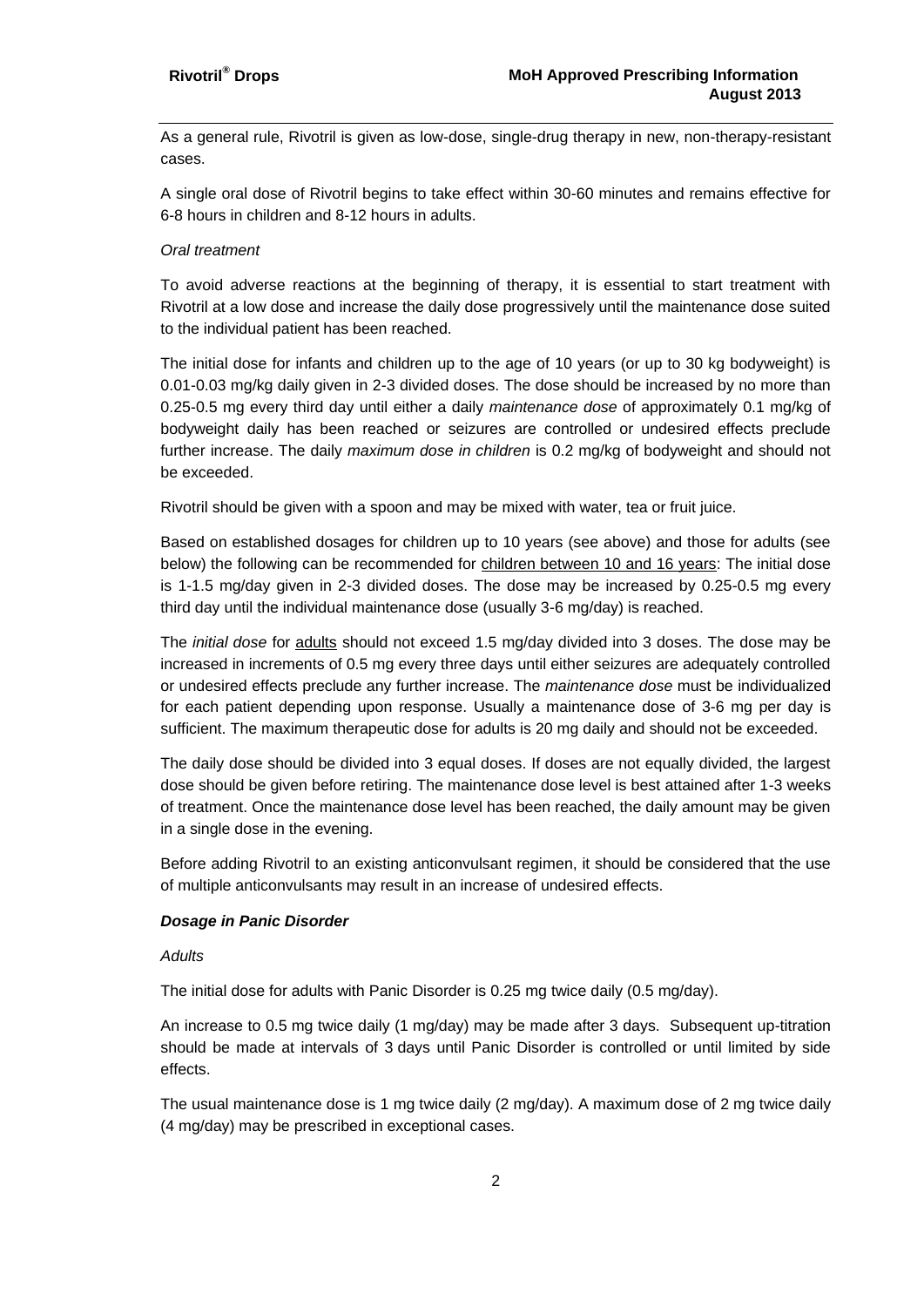Once a stable dose is achieved, patients may switch to a once daily dose, usually taken at bedtime.

There is no body of evidence available to answer the question of how long the patient treated with clonazepam should remain on it. Therefore, the physician who elects to use clonazepam for extended periods should periodically reevaluate the long-term usefulness of the drug for the individual patient.

Treatment should be discontinued gradually, with down-titration of 0.25 mg every 3 days, until the drug is completely withdrawn.

#### **2.2.1 Special Dosage Instructions**

#### *Epilepsy and Panic Disorder*

#### *Elderly Patients*

Particular care should be taken during up-titration in elderly patients.

#### *Renal Impairment*

The safety and efficacy of clonazepam in patients with renal impairment has not been studied, however based on pharmacokinetic considerations no dose adjustment is required in these patients (see 3.2.5 Pharmacokinetics in Special Populations).

#### *Hepatic Impairment*

The safety and efficacy of clonazepam in patients with hepatic impairment has not been studied. No data are available on the influence of hepatic disease on clonazepam pharmacokinetics (see 2.4.1 General (Warnings and Precautions)).

## *Epilepsy*

Rivotril can be administered concurrently with one or several other antiepileptic agents, in which case the dosage of each drug must be adjusted to achieve the optimum effect.

As with all antiepileptic agents, treatment with Rivotril must not be stopped abruptly, but must be reduced in a stepwise fashion (see 2.6 Undesirable Effects).

#### *Panic disorder*

#### *Pediatric Patients*

The safety and efficacy of clonazepam for the treatment of Panic Disorder in children has not been studied.

## **2.3 Contraindications**

Rivotril must not be used in patients with known hypersensitivity to benzodiazepines or any of the drug's excipients or those with severe respiratory insufficiency or severe hepatic insufficiency. It may be used in patients with open angle glaucoma who are receiving appropriate therapy but is contraindicated in acute narrow angle glaucoma.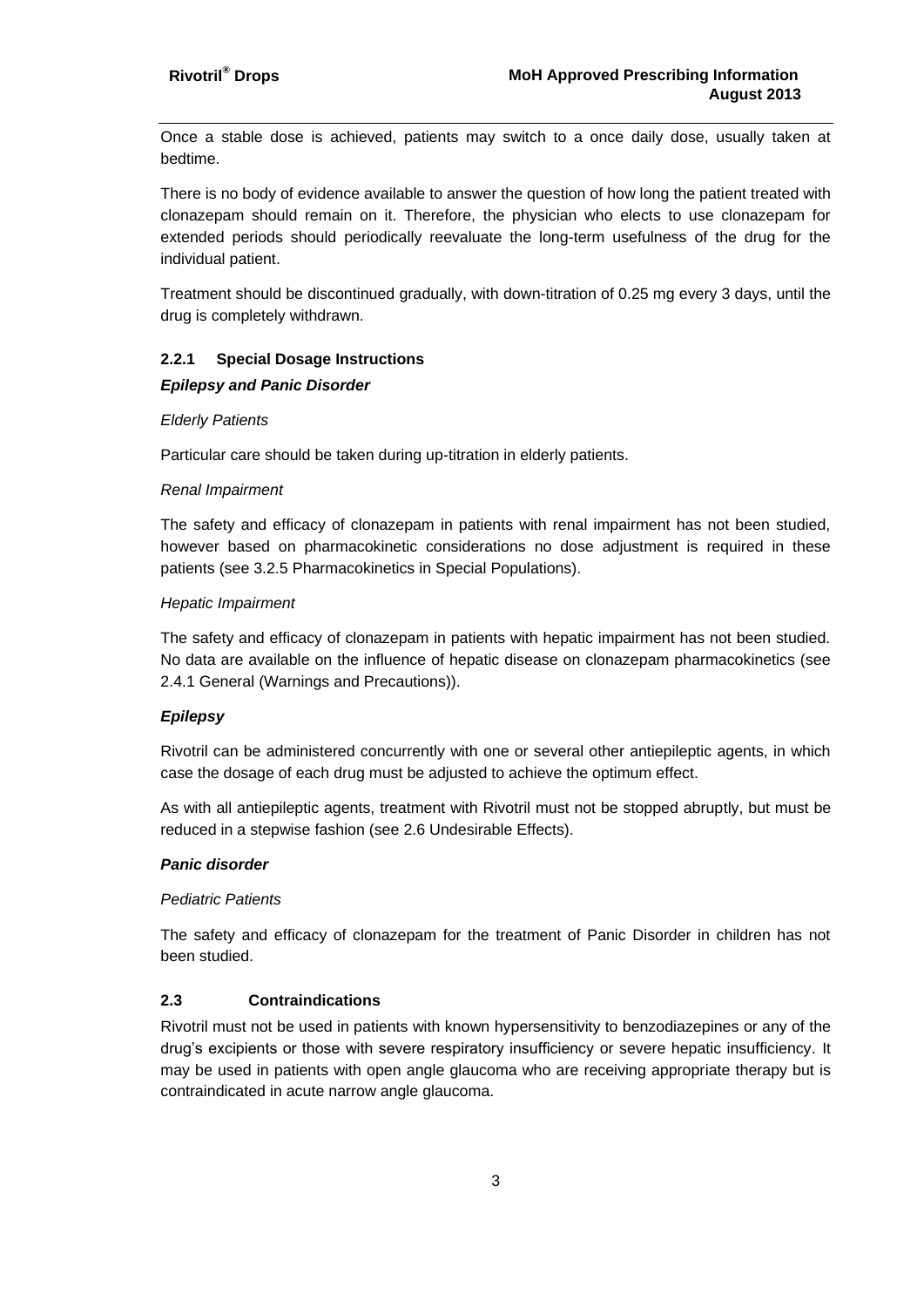### **2.4 Warnings and Precautions**

#### **2.4.1 General**

Rivotril may be used only with particular caution in patients with spinal or cerebellar ataxia, in the event of acute intoxication with alcohol or drugs and in patients with severe liver damage (e.g. cirrhosis of the liver) or with impairment of renal function.

#### *Concomitant use of alcohol / CNS depressants*

The concomitant use of Rivotril with alcohol or/and CNS depressants should be avoided. Such concomitant use has the potential to increase the clinical effects of Rivotril possibly including severe sedation, clinically relevant respiratory and/or cardio-vascular depression (see 2.4.4 Interactions with other Medicinal Products and other Forms of Interactions).

#### *Medical history of alcohol or drug abuse*

Rivotril should be used with extreme caution in patients with a history of alcohol or drug abuse.

For warnings related to the use in infants and small children see 2.5.4 Pediatric Use.

The dosage of Rivotril must be carefully adjusted to individual requirements in patients with preexisting disease of the respiratory system (e.g. chronic obstructive pulmonary disease) or liver and in patients undergoing treatment with other centrally acting medications or anticonvulsant (antiepileptic) agents (see 2.4.4 Interactions with other Medicinal Products and other Forms of Interaction).

Like all drugs of this type, Rivotril may, depending on dosage, administration and individual susceptibility, modify the patient's reactions (e.g. driving ability, behaviour in traffic) (see 2.4.3 Ability to Drive and Use Machines).

Anticonvulsant drugs including Rivotril should not be discontinued abruptly in epileptic patients as this may precipitate status epilepticus. When, in the judgment of the clinician, the need for dosage reduction or discontinuation arises, this should be done gradually.

Suicidal ideation and behaviour have been reported in patients treated with anti-epileptic agents in several indications. A meta-analysis of randomised placebo controlled trials of anti-epileptic drugs has also shown a small increased risk of suicidal ideation and behaviour. The mechanism of this risk is not known and the available data do not exclude the possibility of an increased risk for clonazepam.

Therefore patients should be monitored for signs of suicidal ideation and behaviours and appropriate treatment should be considered. Patients (and caregivers of patients) should be advised to seek medical advice should signs of suicidal ideation or behaviour emerge.

Patients with a history of depression and/or suicide attempts should be kept under close supervision.

## *Porphyria*

In patients with porphyria, clonazepam has to be used with care because it may have a porphyrogenic effect.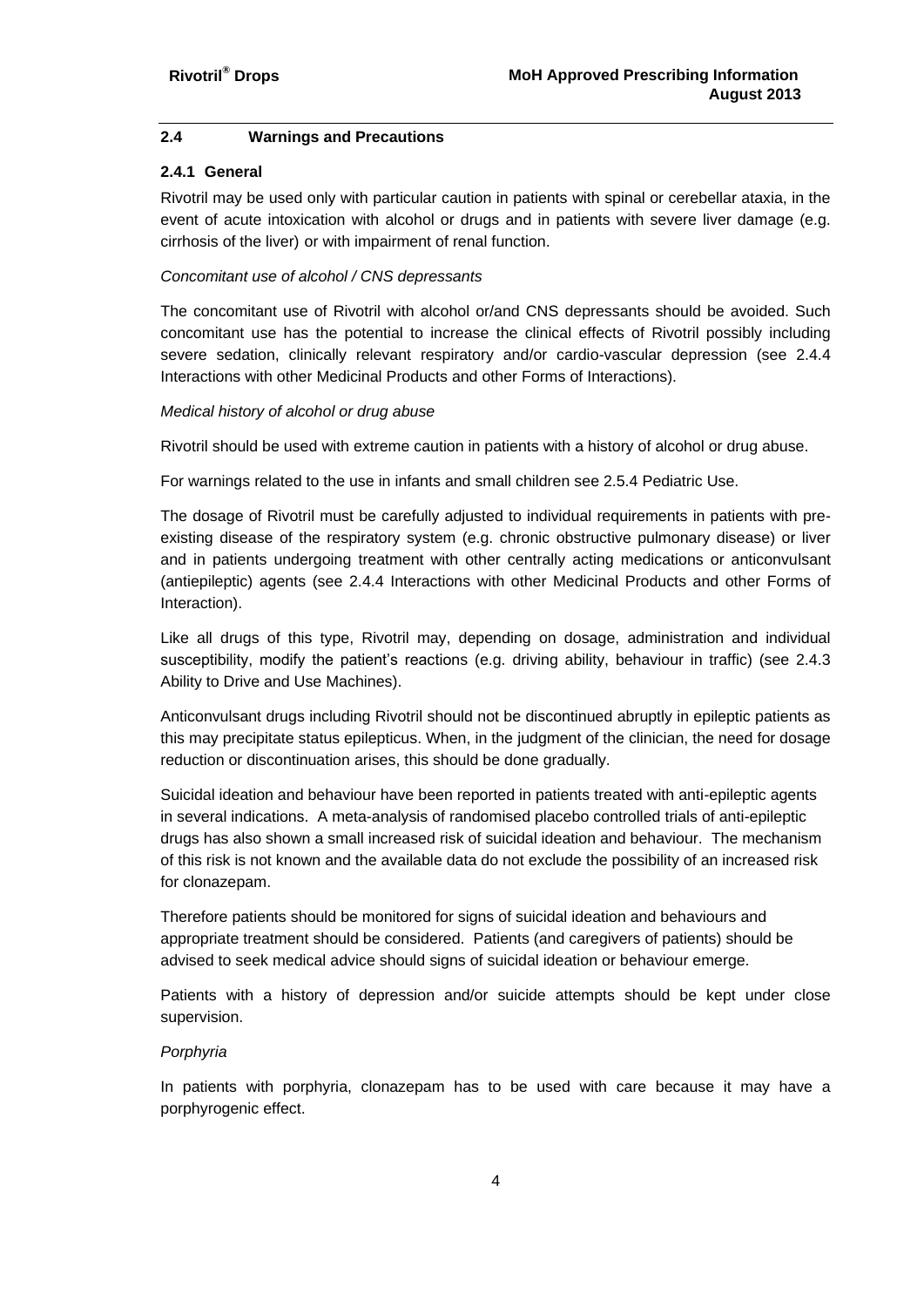### **2.4.2 Drug Abuse and Dependence**

Use of benzodiazepines may lead to the development of physical and psychic dependence upon these products (see 2.6 Undesirable Effects). The risk of dependence increases with dose and duration of treatment; it is also greater in patients with a medical history of alcohol and/or drug abuse.

Once physical dependence has developed, abrupt termination of treatment will be accompanied by withdrawal symptoms. During long-term treatment, withdrawal symptoms may develop after a lengthy period of use, especially with high doses or if the daily dose is reduced rapidly or abruptly discontinued. The symptoms include tremor, sweating, agitation, sleep disturbances and anxiety, headaches, muscle pain, extreme anxiety, tension, restlessness, confusion, irritability and epileptic seizures which may be associated with the underlying disease. In severe cases the following symptoms may occur: derealization, depersonalization, hyperacusis, numbness and tingling of the extremities, hypersensitivity to light, noise and physical contact or hallucinations. Since the risk of withdrawal symptoms is greater after abrupt discontinuation of treatment, abrupt withdrawal of the drug should therefore be avoided and treatment - even if only of short duration should be terminated by gradually reducing the daily dose.

#### Ability to Drive and Use Machines

Even if taken as directed, clonazepam can slow reactions to such an extent that the ability to drive a vehicle or operate machinery is impaired. This effect is aggravated by consumption of alcohol.

Driving, operating machinery and other hazardous activities should therefore be avoided altogether or at least during the first few days of treatment. The decision on this question rests with the patient's physician and should be based on the patient's response to treatment and the dosage involved (see 2.6 Undesirable Effects).

#### **2.4.3 Interactions with other Medicinal Products and other Forms of Interaction**

Rivotril can be administered concurrently with one or more antiepileptic agents. But adding an extra drug to the patient's regimen should involve a careful evaluation of the response to the treatment, because unwanted effects, such as sedation and apathy are more likely to occur. In such cases, the dosage of each drug must be adjusted to achieve the optimum desired effect.

#### *Pharmacokinetic Drug-Drug Interactions (DDI)*

The antiepileptic drugs phenytoin, phenobarbital, carbamazepine, and valproate may increase the clearance of clonazepam thereby decreasing the plasma concentrations of the latter during combined treatment.

Clonazepam itself does not induce the enzymes responsible for its own metabolism.

The selective serotonine reuptake inhibitors sertraline and fluoxetine do not affect the pharmacokinetics of clonazepam when administered concomitantly.

#### *Pharmacodynamic Drug-Drug Interactions (DDI)*

The combination of clonazepam with valproic acid may occasionally cause petit mal status epilepticus.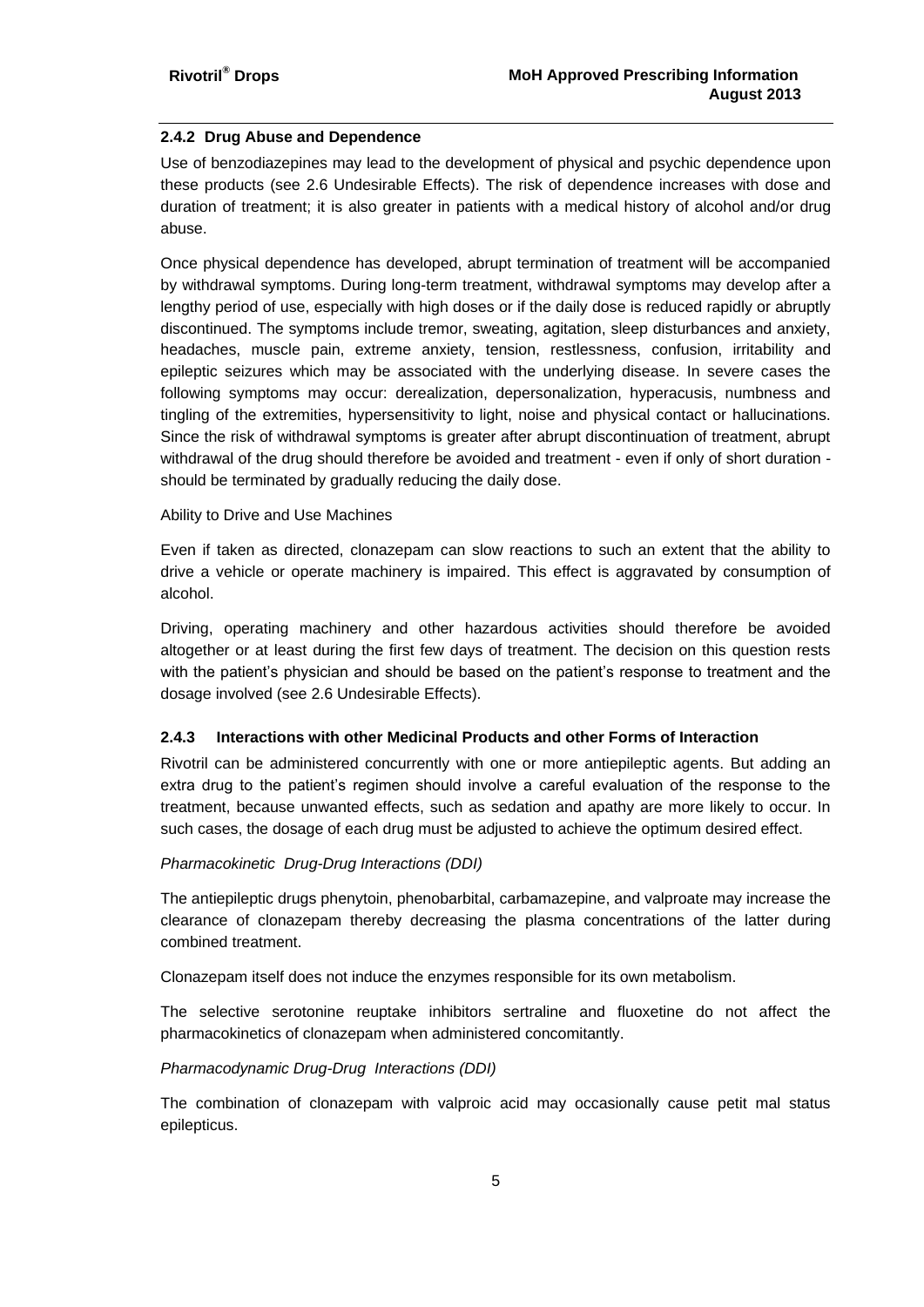Known inhibitors of hepatic enzymes, e.g. cimetidine, have been shown to reduce the clearance of benzodiazepines and may potentiate their action and known inducers of hepatic enzymes, e.g. rifampicin, may increase the clearance of benzodiazepines.

Enhanced effects on sedation, respiration and hemodynamics may occur when Rivotril is coadministered with any centrally acting depressants including alcohol.

Alcohol should be avoided in patients receiving Rivotril (see 2.4.1 General (Warnings and Precautions)).

See section 2.7 Overdose for warning of other central nervous system depressants, including alcohol.

In combination therapy with centrally-acting medications, the dosage of each drug must be adjusted to achieve the optimum effect.

## **2.5 Use in Special Populations**

#### **2.5.1 Pregnancy**

From preclinical studies it cannot be excluded that clonazepam possesses the possibility of producing congenital malformations. From epidemiological evaluations there is evidence that anticonvulsant drugs act as teratogens. However, it is difficult to determine from published epidemiological reports which drug or combination of drugs is responsible for defects in the newborn. The possibility also exists that other factors e.g. genetic factors or the epileptic condition itself may be more important than drug therapy in leading to birth defects. Under these circumstances, the drug should only be administered to pregnant women if the potential benefits outweigh the risk to the fetus.

During pregnancy, Rivotril may be administered only if there is a compelling indication. Administration of high doses in the last trimester of pregnancy or during labour can cause irregularities in the heartbeat of the unborn child and hypothermia, hypotonia, mild respiratory depression and poor feeding in the neonate. Infants born to mothers who took benzodiazepines chronically during the later stages of pregnancy may have developed physical dependence and may be at some risk for developing withdrawal symptoms in the post-natal period. It should be borne in mind that both pregnancy itself and abrupt discontinuation of the medication can cause exacerbation of epilepsy.

#### **2.5.2 Labor and Delivery**

See 2.5.1 Pregnancy.

#### **2.5.3 Nursing Mothers**

Although the active ingredient of Rivotril has been found to pass into the maternal milk in small amounts only, mothers undergoing treatment with this drug should not breastfeed. If there is a compelling indication for Rivotril, breastfeeding should be discontinued.

### **2.5.4 Pediatric Use**

In infants and small children Rivotril may cause increased production of saliva and bronchial secretion. Therefore special attention must be paid to maintaining patency of the airways. See 2.4.1 General (Warnings and Precautions).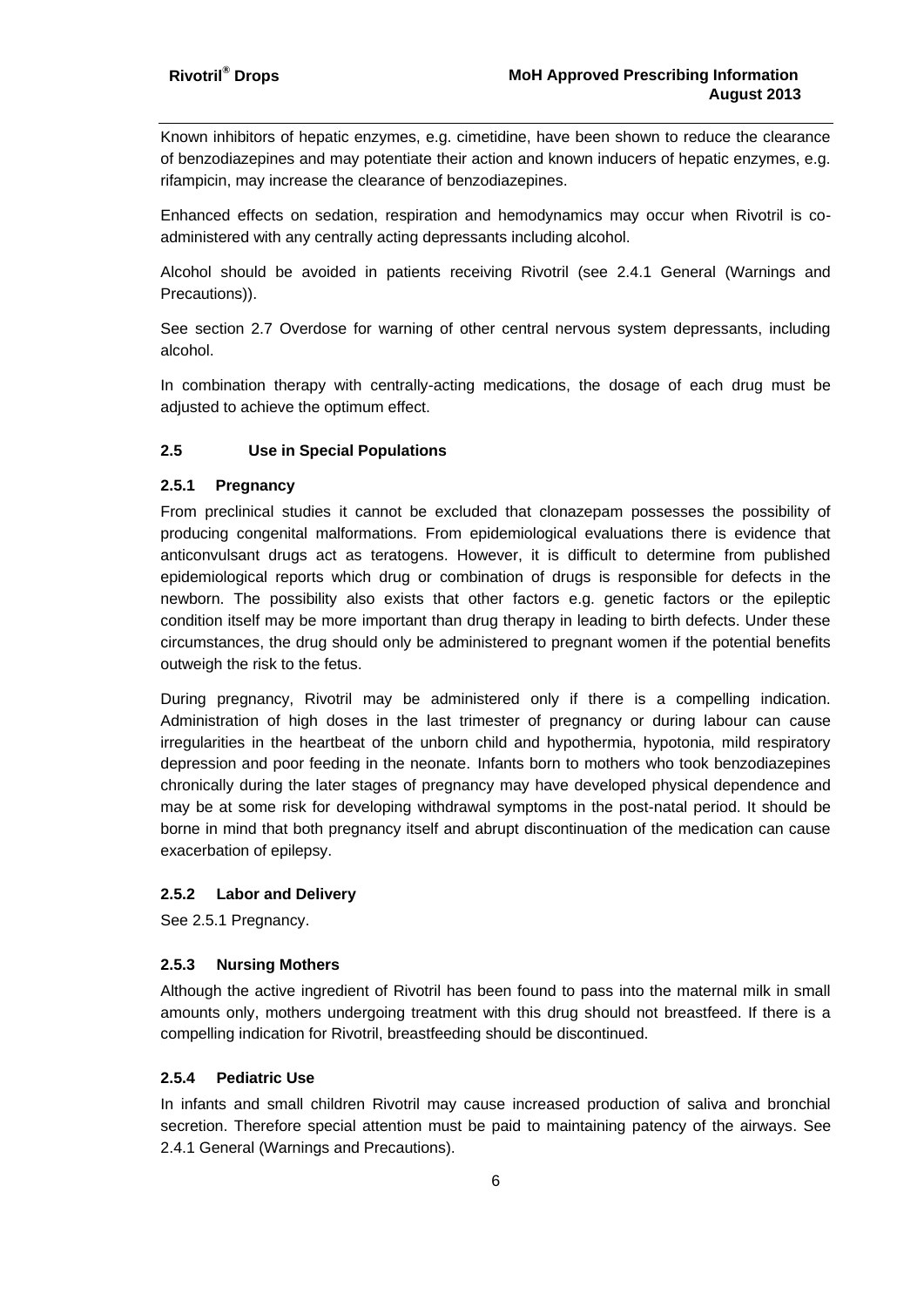## **2.5.5 Renal Impairment**

See 3.2.5 Pharmacokinetics in Special Populations.

### **2.5.6 Hepatic Impairment**

See 2.4.1 General (Warnings and Precautions).

### **2.6 Undesirable Effects**

#### **2.6.1 Clinical Trials**

The adverse experiences for RIVOTRIL are provided separately for patients with seizure disorders and with panic disorder.

#### *Panic Disorder*

Data from 3 placebo-controlled clinical trials including 477 patients on active treatment in total are presented in the table below. Adverse Events occurring in ≥ 5% of patients in at least one of the Active Treatment Groups are included.

# **Table 1 Adverse Events Occurring in ≥ 5% of Patients in at least one of the Active Treatment Groups.**

| <b>Adverse Event</b>               | <b>Placebo</b><br>$(\%)$ | 1 to $<$ 2 mg/day<br>$(\%)$ | $\mathbf{2}$<br>to<br><3 mg/day<br>$(\%)$ | >3 mg/day<br>$(\%)$ |
|------------------------------------|--------------------------|-----------------------------|-------------------------------------------|---------------------|
|                                    | $(n = 294)$              | $(n = 129)$                 | $(n = 113)$                               | $(n = 235)$         |
| Somnolence                         | 15.6                     | 42.6                        | 58.4                                      | 54.9                |
| Headache                           | 24.8                     | 13.2                        | 15.9                                      | 21.3                |
| <b>Upper Respiratory Infection</b> | 9.5                      | 11.6                        | 12.4                                      | 11.9                |
| Fatigue                            | 5.8                      | 10.1                        | 8.8                                       | 9.8                 |
| Influenza                          | 7.1                      | 4.7                         | 7.1                                       | 9.4                 |
| Depression                         | 2.7                      | 10.1                        | 8.8                                       | 9.4                 |
| <b>Dizziness</b>                   | 5.4                      | 5.4                         | 12.4                                      | 8.9                 |
| Irritability                       | 2.7                      | 7.8                         | 5.3                                       | 8.5                 |
| Insomnia                           | 5.1                      | 3.9                         | 8.8                                       | 8.1                 |
| Ataxia                             | 0.3                      | 0.8                         | 4.4                                       | 8.1                 |
| <b>Balance loss</b>                | 0.7                      | 0.8                         | 4.4                                       | 7.2                 |
| Nausea                             | 5.8                      | 10.1                        | 9.7                                       | 6.8                 |
| Coordination abnormal              | 0.3                      | 3.1                         | 4.4                                       | 6.0                 |
| Lightheaded feeling                | 1.0                      | 1.6                         | 6.2                                       | 4.7                 |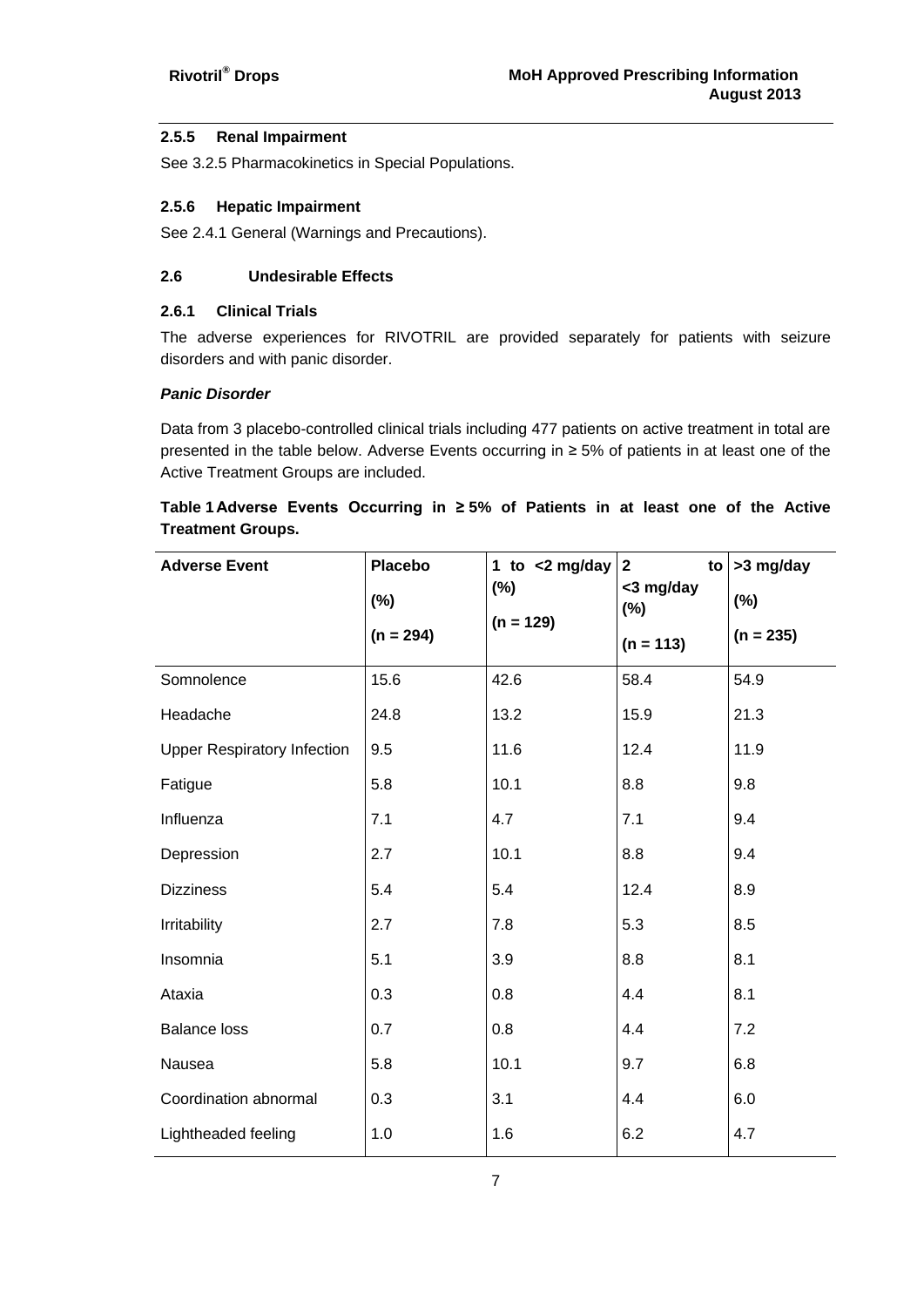| <b>Sinusitis</b>       | 3.7 | ົາ 4<br>J.I | 8.0 | 4.3 |
|------------------------|-----|-------------|-----|-----|
| Concentration impaired | 0.3 | റാ<br>ن.ء   | 5.3 | 3.8 |

*Seizure Disorders:* The most frequently occurring side effects of Clonazepam are referable to CNS depression. Experience in treatment of seizures has shown that drowsiness has occurred in approximately 50% of patients and ataxia in approximately 30%. In some may diminish with time; behavior problems have been noted in approximately 25% of patients.

Others, listed by system, are:

Neurologic: Abnormal eye movements, aphonia, choreiform movements, coma, diplopia, dysarthria, dysdiadochokinesis, ''glassy-eyed'' appearance, headache, hemiparesis, hypotonia, nystagmus, respiratory depression, slurred speech, tremor, vertigo

Psychiatric: Confusion, depression, amnesia, hallucinations, hysteria, increased libido, insomnia, psychosis (the behavior effects are more likely to occur in patients with a history of psychiatric disturbances). The following paradoxical reactions have been observed: excitability, irritability, aggressive behavior, agitation, nervousness, hostility, anxiety, sleep disturbances, nightmares and vivid dreams

Respiratory: Chest congestion, rhinorrhea, shortness of breath, hypersecretion in upper respiratory passages

Cardiovascular: Palpitations

Dermatologic: Hair loss, hirsutism, skin rash, ankle and facial edema

Gastrointestinal: Anorexia, coated tongue, constipation, diarrhea, dry mouth, encopresis, gastritis, increased appetite, nausea, sore gums

Genitourinary: Dysuria, enuresis, nocturia, urinary retention

Musculoskeletal: Muscle weakness, pains

Miscellaneous: Dehydration, general deterioration, fever, lymphadenopathy, weight loss or gain Hematopoietic: Anemia, leukopenia, thrombocytopenia, eosinophilia

Hepatic: Hepatomegaly, transient elevations of serum transaminases and alkaline phosphatase

#### **2.6.2 Post Marketing**

*Immune system Disorders:* Allergic reactions and very few cases of anaphylaxis have been reported to occur with benzodiazepines.

*Endocrine Disorders:* Isolated cases of reversible development of premature secondary sex characteristics in children (incomplete precocious puberty) have been reported.

*Psychiatric Disorders:* impaired concentration, restlessness, confusional state, disorientation have been observed. Depression may occur in patients treated with Rivotril, but it may be also associated with the underlying disease.

The following paradoxical reactions have been observed: excitability, irritability, aggression, agitation, nervousness, hostility, anxiety, sleep disturbances, nightmares and vivid dreams.

In rare cases loss of libido may occur.

Dependence and withdrawal, see section 2.4.2 Drug Abuse and Dependence.

*Nervous system Disorders:* somnolence, slowed reaction, muscular hypotonia, dizziness, ataxia. These undesirable effects occur relatively frequently and are usually transient and generally disappear spontaneously in the course of the treatment or on reduction of the dosage. They can be partially prevented by increasing the dose slowly at the start of treatment. Headache was observed in rare cases.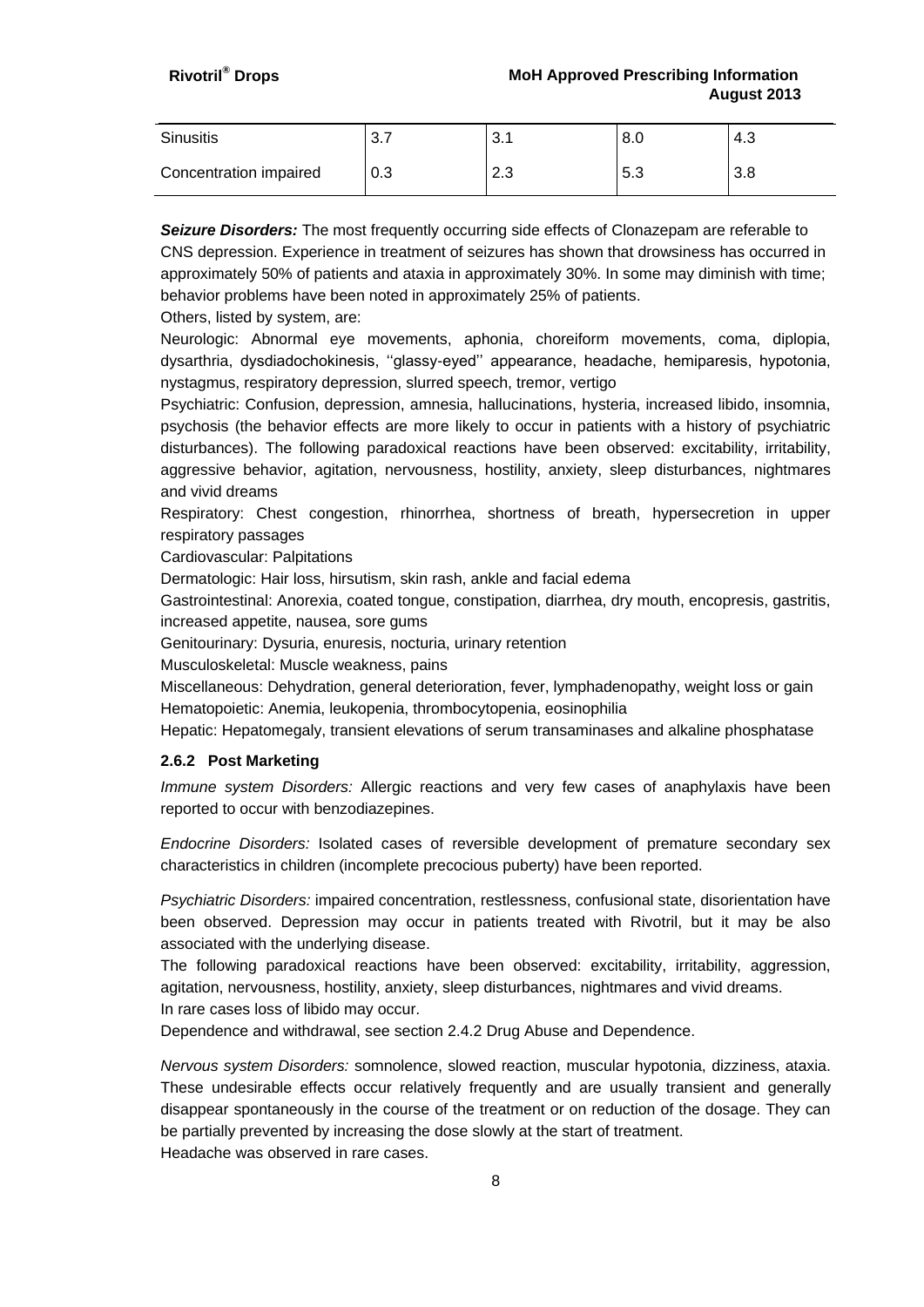Particularly in long-term or high-dose treatment, reversible disorders such as dysarthria, reduced coordination of movements and gait disorder (ataxia) and nystagmus may occur.

Anterograde amnesia may occur using benzodiazepines at therapeutic dosages, the risk increasing at higher dosages. Amnestic effects may be associated with inappropriate behaviour.

With certain forms of epilepsy, an increase in the frequency of seizures during long-term treatment is possible.

*Eye Disorder:* Particularly in long-term or high-dose treatment, reversible disorders of vision (diplopia) may occur.

*Cardiac disorders:* Cardiac failure including cardiac arrest has been reported.

*Respiratory Thoracic and Mediastinal System Disorders:* Respiratory depression may occur, particularly on i.v. administration of clonazepam. This effect may be aggravated by pre-existing airways obstruction or brain damage or if other medications which depress respiration have been given. As a rule, this effect can be avoided by careful adjustment of the dose to individual requirements.

In infants and young children, Rivotril may cause increased production of saliva or of bronchial secretion. Particular attention should therefore be paid to maintaining patency of the airways.

*Gastrointestinal Disorders:* The following effects have been reported in rare cases: nausea and epigastric symptoms.

*Skin and Subcutaneous Tissue Disorders:* The following effects may occur in rare cases: urticaria, pruritus, rash, transient hairloss, pigmentation changes.

*Musculoskeletal and Connecting Tissue Disorders:* Muscle weakness, this undesirable effect occurs relatively frequently and is usually transient and generally disappears spontaneously in the course of the treatment or on reduction of the dosage. It can be partially prevented by increasing the dose slowly at the start of treatment.

*Renal and Urinary Disorder:* In rare cases urinary incontinence may occur.

*Reproductive System and Breast Disorder:* In rare cases erectile dysfunction may occur.

*General Disorders and Administration Site Conditions:* Fatigue (tiredness, lassitude), this undesirable effect occurs relatively frequently and is usually transient and generally disappears spontaneously in the course of the treatment or on reduction of the dosage. It can be partially prevented by increasing the dose slowly at the start of treatment.

Paradoxical reactions including irritability have been observed (see also psychiatric disorders).

*Injury, Poisoning and Procedural Complications:* There have been reports of falls and fractures in benzodiazepine users.The risk is increased in those taking concomitant sedatives (including alcoholic beverages) and in the elderly.

*Investigations:* In rare cases decreased platelet count may occur.

#### **2.7 Overdose**

#### *Symptoms*

Benzodiazepines commonly cause drowsiness, ataxia, dysarthria and nystagmus. Overdose of Rivotril is seldom life-threatening if the drug is taken alone, but may lead to areflexia, apnea,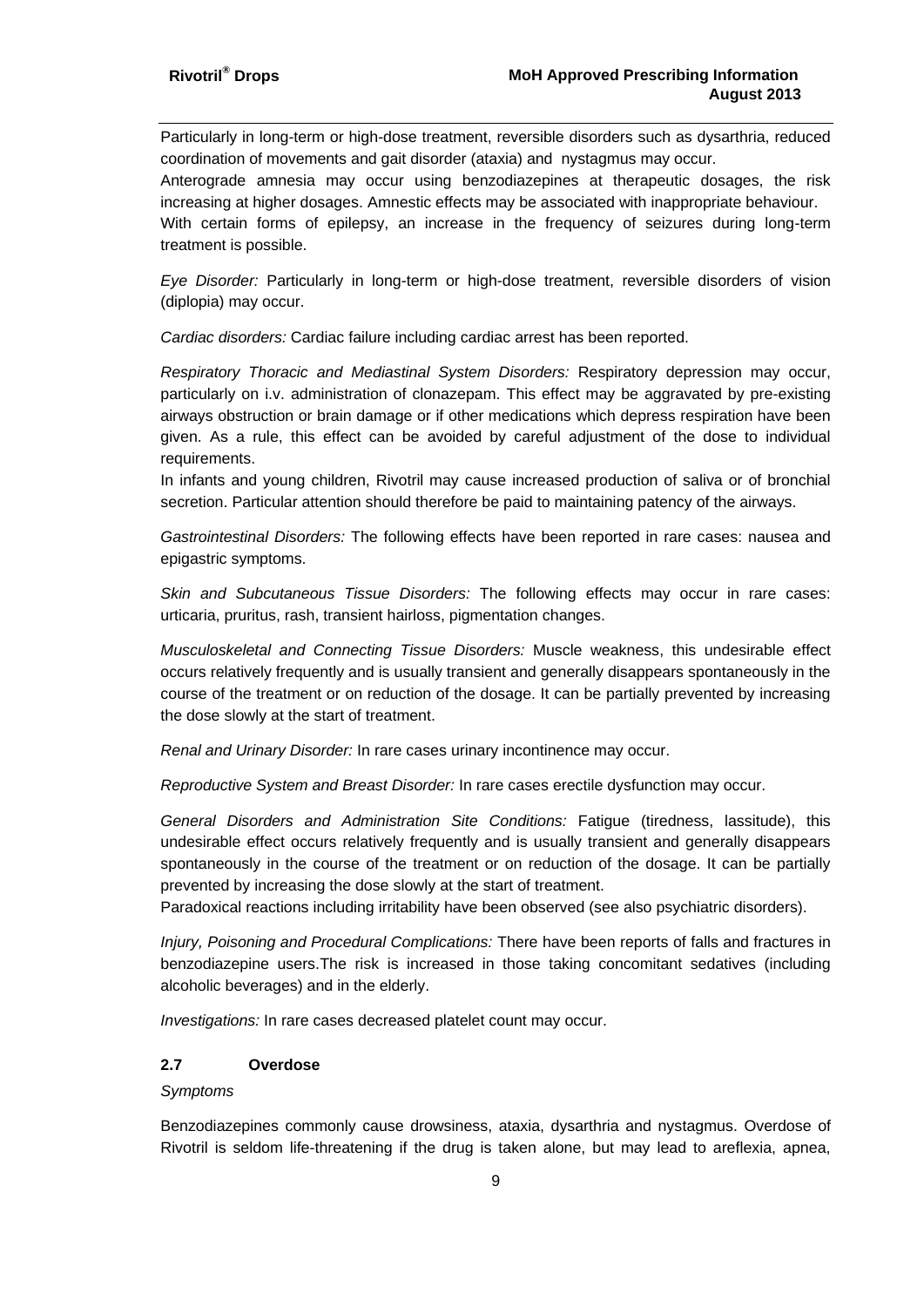hypotension, cardiorespiratory depression and coma. Coma, if it occurs, usually lasts a few hours but it may be more protracted and cyclical, particularly in elderly patients. Benzodiazepine respiratory depressant effects are more serious in patients with respiratory disease.

Benzodiazepines increase the effects of other central nervous system depressants, including alcohol.

#### *Treatment*

Monitor the patient's vital signs and institute supportive measures as indicated by the patient's clinical state. In particular, patients may require symptomatic treatment for cardiorespiratory effects or central nervous system effects.

Further absorption should be prevented using an appropriate method e.g. treatment within 1-2 hours with activated charcoal. If activated charcoal is used airway protection is imperative for drowsy patients. In case of mixed ingestion gastric lavage may be considered, however not as a routine measure.

If CNS depression is severe consider the use of flumazenil (Anexate®), a benzodiazepine antagonist. This should only be administered under closely monitored conditions. It has a short half-life (about an hour), therefore patients administered flumazenil will require monitoring after its effects have worn off. Flumazenil is to be used with extreme caution in the presence of drugs that reduce seizure threshold (e.g. tricyclic antidepressants). Refer to the prescribing information for flumazenil (Anexate®), for further information on the correct use of this drug.

#### *Warning*

**The benzodiazepine antagonist Anexate (active ingredient: flumazenil) is not indicated in patients with epilepsy who have been treated with benzodiazepines. Antagonism of the benzodiazepine effect in such patients may provoke seizures.**

#### **3. PHARMACOLOGICAL PROPERTIES AND EFFECTS**

#### **3.1 Pharmacodynamic Properties**

#### **3.1.1 Mechanism of Action**

Clonazepam exhibits pharmacological properties which are common to benzodiazepines and include anticonvulsive, sedative, muscle relaxing and anxiolytic effects. As with other benzodiazepines these effects are thought to be mediated mainly by post-synaptic GABA mediated inhibition, although there are animal data showing in addition an effect of clonazepam on serotonin. Animal data and electroencephalographic investigations in man have shown that clonazepam rapidly suppresses many types of paroxysmal activity including the spike and wave discharge in absences seizures (petit mal), slow spike wave, generalized spike wave, spikes with temporal or other locations as well as irregular spikes and waves.

Generalized EEG abnormalities are more regularly suppressed than focal abnormalities. According to these findings clonazepam has beneficial effects in generalized and focal epilepsies.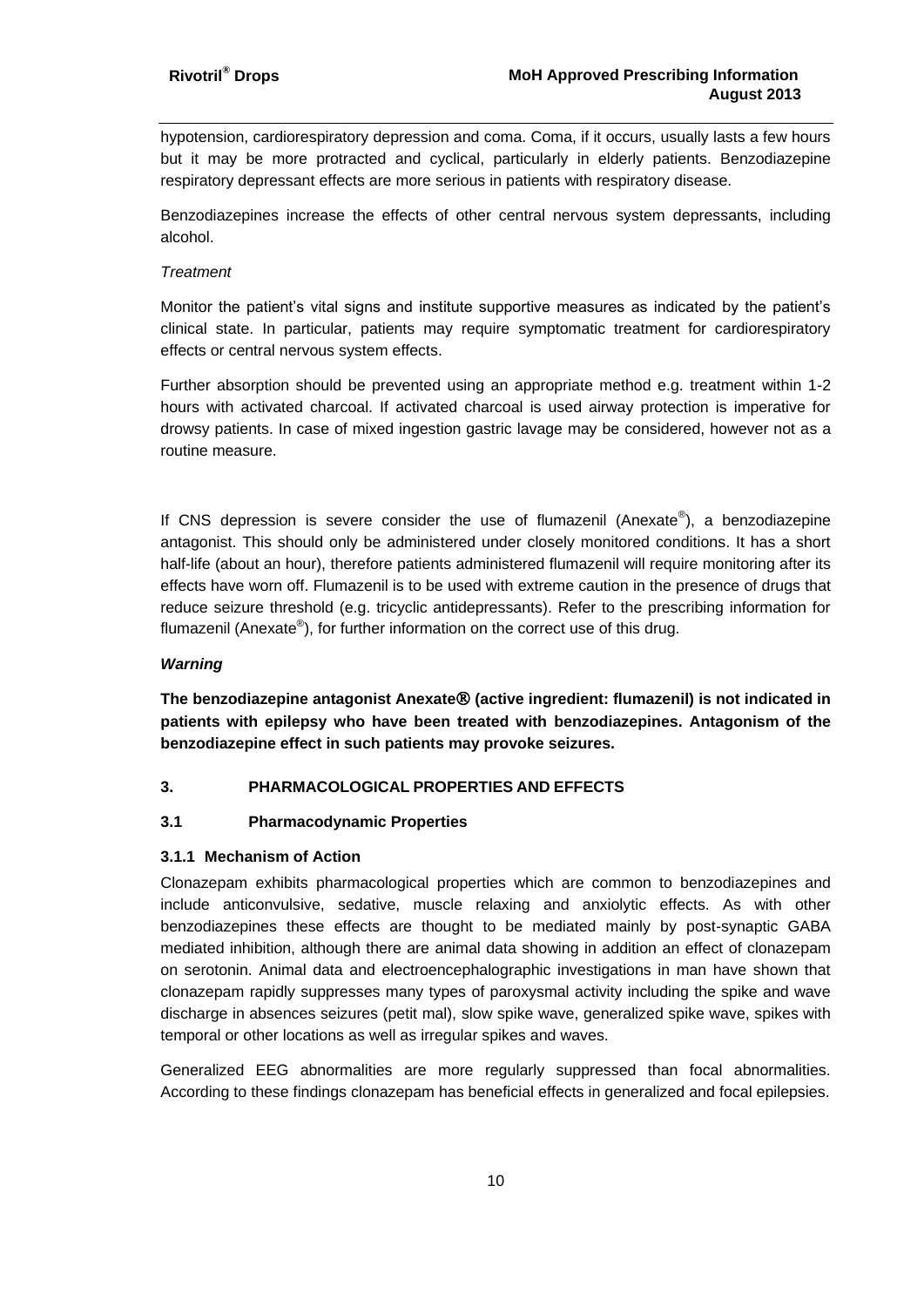## **3.2 Pharmacokinetic Properties**

## **3.2.1 Absorption**

Clonazepam is rapidly and almost completely absorbed after oral administration. Peak plasma concentrations of clonazepam are reached in 1-4 hours. The absorption half-life is around 25 mins. The absolute bioavailability is 90%.

Plasma concentrations of clonazepam at steady state for a once-daily dosage regimen are 3-fold higher than those after a single oral dose; the predicted accumulation ratios for two times and three times daily regimens are 5 and 7, respectively. Following multiple oral doses of 2 mg three times daily steady-state pre-dose plasma concentrations of clonazepam averaged 55 ng/ml. The plasma concentration-dose relationship of clonazepam is linear. The target anticonvulsant plasma concentrations of clonazepam range from 20 to 70 ng/ml. The threshold plasma concentration of clonazepam in patients with panic disorders is about 17 ng/ml.

## **3.2.2 Distribution**

Clonazepam distributes very rapidly to various organs and body tissues with preferential uptake by brain structures.

The distribution half-life is approximately 0.5-1 hour. The volume of distribution is 3 l/kg. The plasma protein binding is 82-86%.

## **3.2.3 Metabolism**

Clonazepam is extensively metabolized by reduction to 7-amino-clonazepam and by Nacetylation to 7-acetamino-clonazepam. Hydroxylation at the C-3 position also occurs. Hepatic cytochrome P-450 3A4 is implicated in the nitroreduction of clonazepam to pharmacologically inactive metabolites.

The metabolites are present in urine both as free and conjugated (glucuronide and sulphate) compounds.

## **3.2.4 Elimination**

The mean elimination half-life is 30-40 hours. The clearance is 55 ml/min.

50-70% of the dose is excreted in the urine and 10-30% in faeces as metabolites. The urinary excretion of unchanged clonazepam is usually less than 2% of the administered dose.

The elimination kinetics in children are similar to those observed in adults.

## **3.2.5 Pharmacokinetics in Special Populations**

## *Renal Failure*

Renal disease does not affect the pharmacokinetics of clonazepam. Based on pharmacokinetic criteria, no dose adjustment is required in patients with renal disease.

## *Hepatic Failure*

The influence of hepatic disease on clonazepam pharmacokinetics has not been investigated.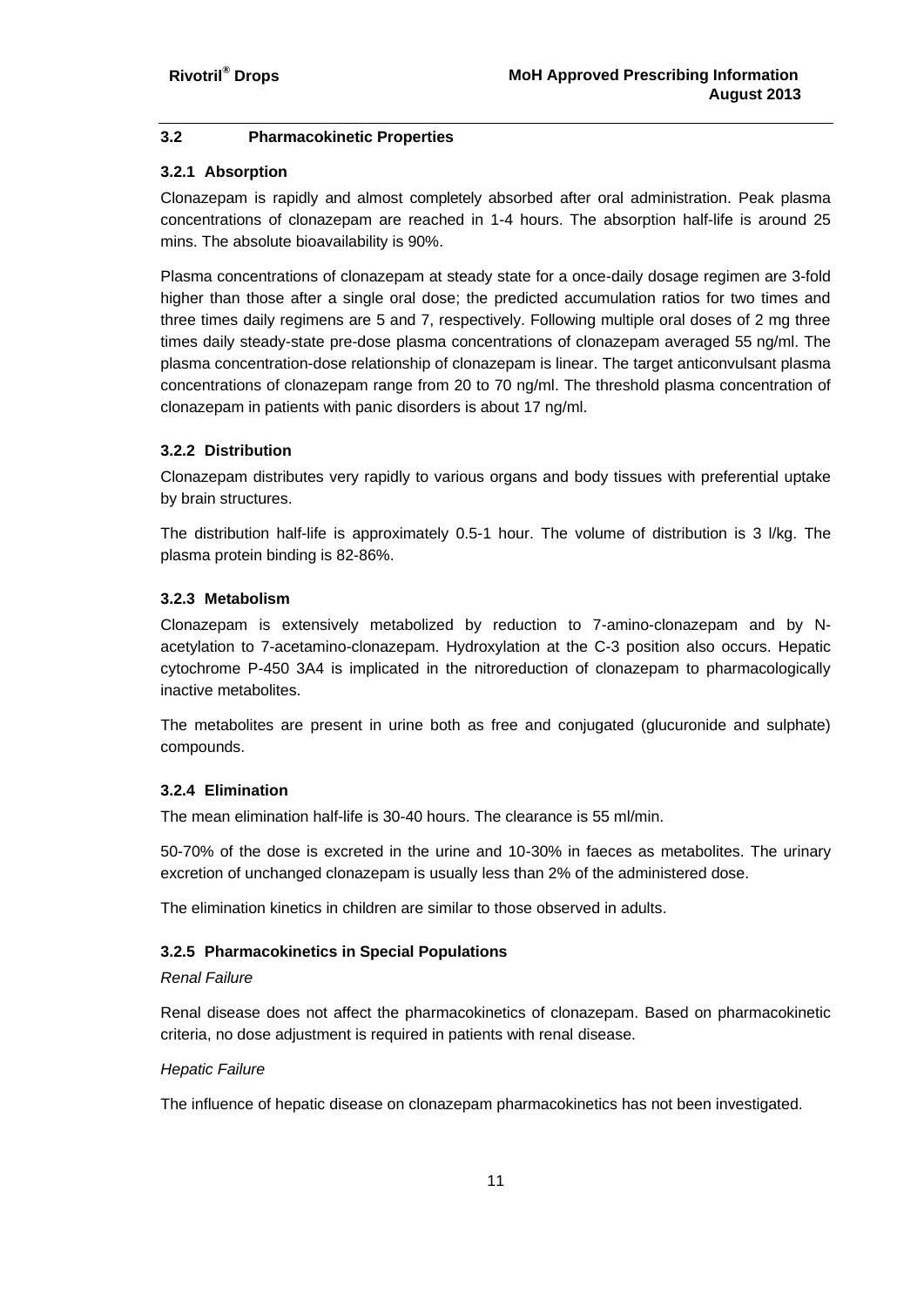#### *Elderly*

The pharmacokinetics of clonazepam in the old age has not been established.

*Neonates*

The elimination half-life and clearance values in neonates are of the same order of magnitude of those reported in adults.

## **3.3 Preclinical Safety**

## **3.3.1 Carcinogenicity**

No 2-year carcinogenicity studies have been conducted with clonazepam. However, in an 18 month chronic study in rats no treatment-related histopathological changes were seen up to the highest tested dose of 300 mg/kg/day.

## **3.3.2 Mutagenicity**

Genotoxicity tests using bacterial systems with in vitro or host mediated metabolic activation did not indicate a genotoxic liability for clonazepam.

#### **3.3.3 Impairment of Fertility**

Studies assessing fertility and general reproductive performance in rats showed a reduced pregnancy rate and impaired pup survival at doses of 10 and 100 mg/kg/day.

## **3.3.4 Teratogenicity**

No adverse maternal or embryo-fetal effects were observed in either mice or rats following administration of oral clonazepam during organogenesis, at doses of up to 20 or 40 mg/kg/day, respectively.

In several rabbit studies following doses of clonazepam of up to 20 mg/kg/day, a low, non-doserelated incidence of a similar pattern of malformations (cleft palate, open eyelids, fused sternebrae and limb defects) was observed (see 2.5.1 Pregnancy).

## **4. PHARMACEUTICAL PARTICULARS**

## **4.1 Storage**

Do not store above 25°C.

This medicine should not be used after the expiry date (EXP) shown on the pack.

Once the bottle has been opened, Rivotril drops are stable for 120 days.

## **4.2 Special Instructions for Use, Handling and Disposal**

Not applicable.

## **4.3 Packs**

Drops 2.5 mg/ml 10 ml